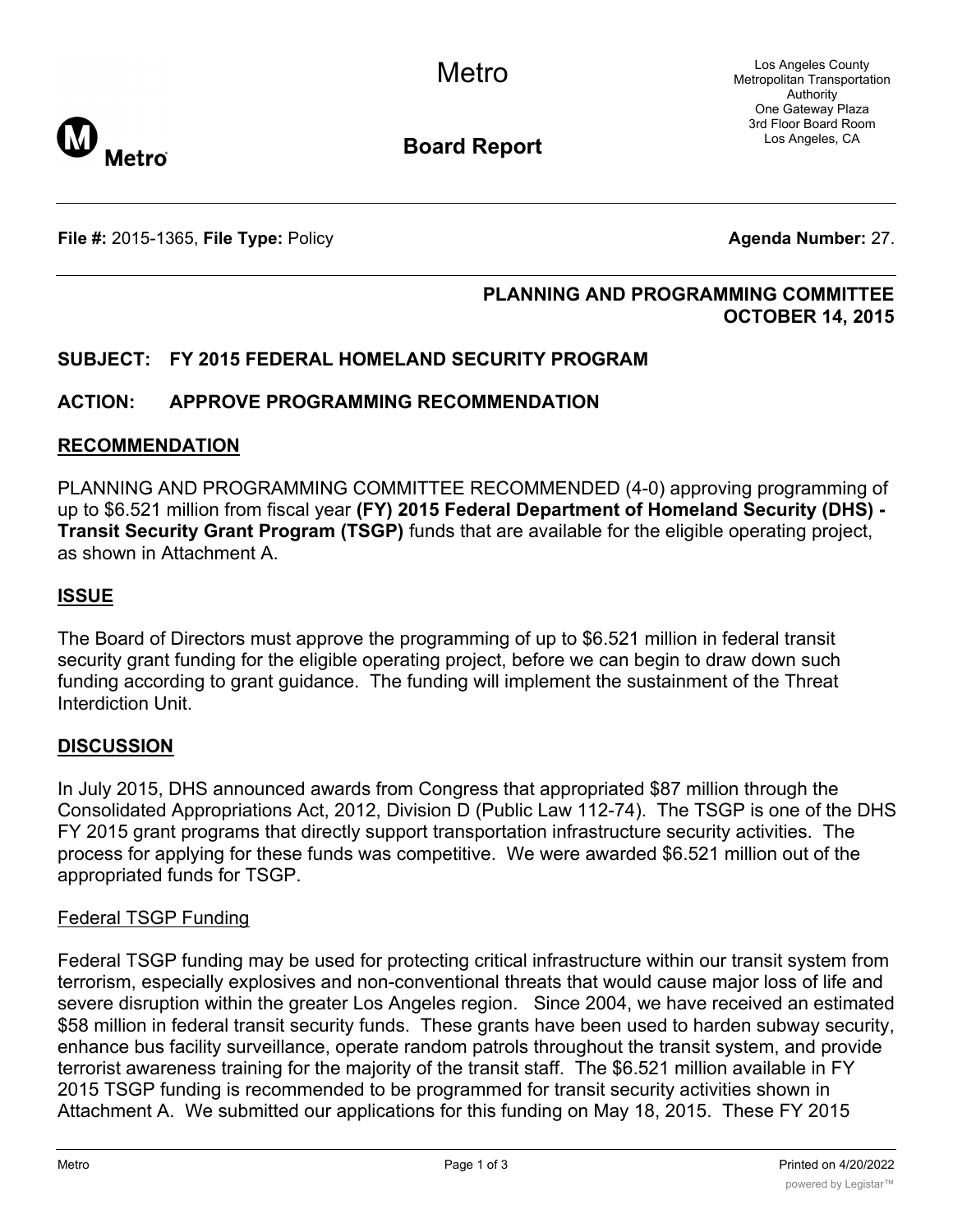TSGP federal funds must be encumbered and expended by August 31, 2018.

# **DETERMINATION OF SAFETY IMPACT**

The implementation of this federal funded transit security project will improve safety. The funded project was previously approved by the Board.

### **FINANCIAL IMPACT**

Cost Center 2610 (System Security & Law Enforcement) has included in their FY16 Budget \$4.7 million to continue project implementation once the federal agency issuing the grant award authorizes expenses to be incurred. The remaining funds will be included in future years. As this is a multi-year project, the Executive Officer for System Security and Law Enforcement, Cost Center 2610, will be accountable for budgeting the expenses required in future years.

#### Impact to Bus and Rail Operating and Capital Budget

The funds programmed by this action will come from \$6.521 million in federal Transit Security funds to finance the eligible operating project shown in Attachment A. These activities may impact our bus and rail budgets because operating funds are required to sustain the security projects at an estimated cost of \$1 million per year.

## **ALTERNATIVES CONSIDERED**

The Board of Directors may choose not to program funding or approve the related resolution. We do not recommend this option because without Board approval, we cannot access the \$6.521 million in available federal transit security funds for the needed transit security project shown in Attachment A.

# **NEXT STEPS**

With Board approval, we will process the necessary documents with the appropriate federal awarding agency to secure up to \$6.521 million in transit security funds available. We also will work to ensure timely implementation of the project and monitor grant compliance activities.

# **ATTACHMENTS**

Attachment A - Programming of TSGP Project

Prepared by: James Allen, Transportation Planning Manager, Regional Grants Management, (213) 922-2556

Reviewed by: Martha Welborne, FAIA, Chief Planning Officer, (213) 922-7267